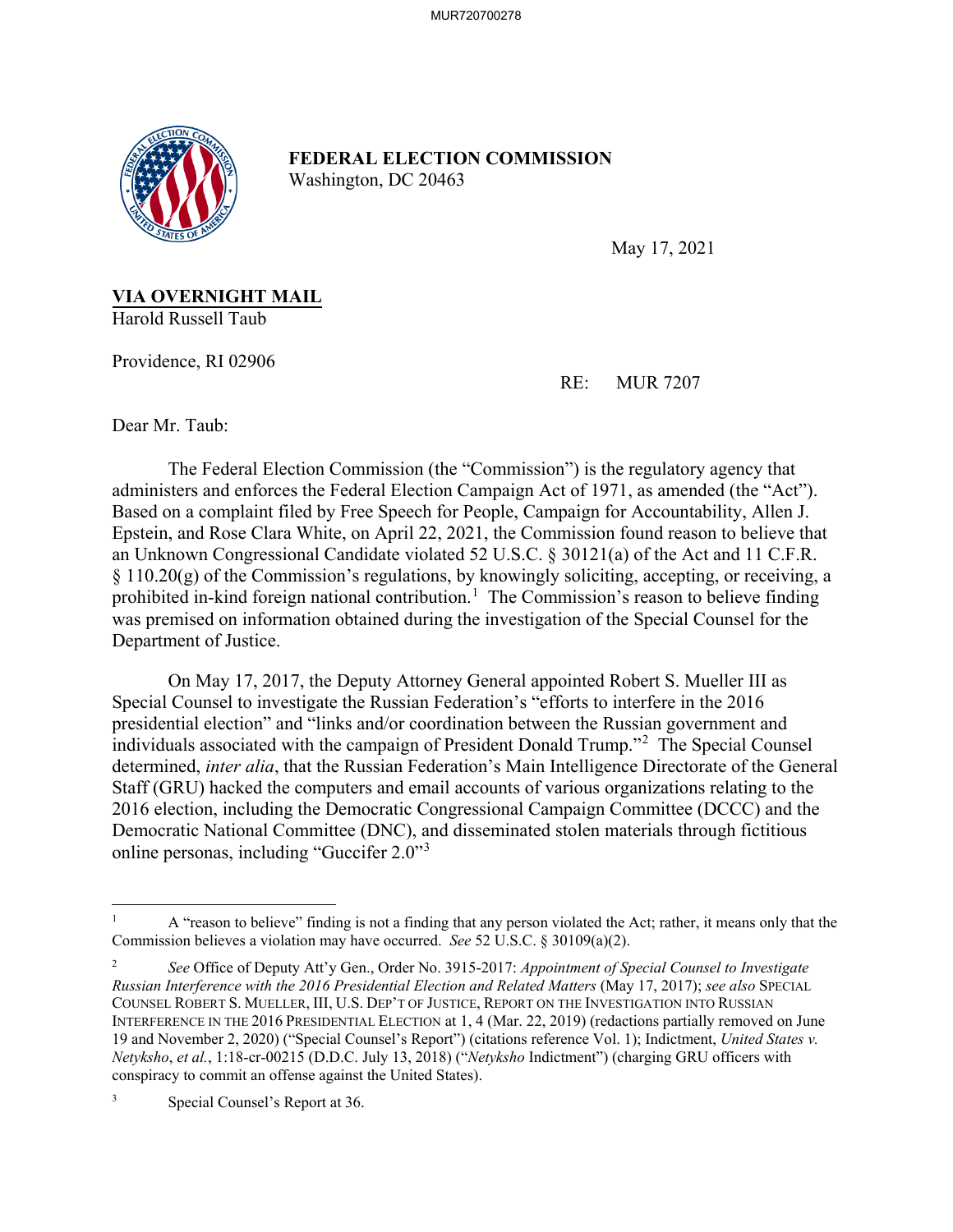MUR 7207 H. Russell Taub Page 2

The Special Counsel's Report states that "on August 15, 2016, the Guccifer 2.0 persona sent a candidate for the U.S. Congress documents related to the candidate's opponent."<sup>4</sup> More details on that interaction between Guccifer 2.0 an a candidate for U.S. Congress can be found in the indictment in *United States v. Netyksho*, which states: "On or about August 15, 2016, the Conspirators, posing as Guccifer 2.0, received a request for stolen documents from a candidate for the U.S. Congress. The Conspirators responded using the Guccifer 2.0 persona and sent the candidate stolen documents related to the candidate's opponent."<sup>5</sup>

The Commission is in possession of information indicating that you may be the Unknown Congressional Candidate. Specifically, the Commission obtained records of a Twitter message exchange, that occurred on August 15, 2016, apparently between an account controlled by you and an account operating as Guccifer 2.0, in which you ask for "a list of Republican donors" in order to "defeat cicilline," explaining that "if I had the resources I can win." Guccifer 2.0 stated "it seems i have a dossier on cicilline. I can send u a dossier via email." You then provided your email address, "info@russforcongress2016.com." The Commission also obtained an email sent to you at that same address, on August 17, 2016, from Guccifer2  $\leq$ guccifer2@protonmail.com> with ten attachments, all relating to your general election opponent, David Cicilline. Among those documents were professionally-produced reports on Cicilline, including a 206-page report compiled by Walsworth Landset Research and a 45-page "vulnerability report" prepared by 3rd Coast Research. There was also some polling data.

The Act and Commission regulations prohibit any "foreign national" from directly or indirectly making a contribution or donation of money or other thing of value in connection with a federal, state, or local election.<sup>6</sup> Moreover, the Act and Commission regulations prohibit any person from knowingly soliciting, accepting, or receiving any such contribution or donation from a foreign national.<sup>7</sup> A "contribution" includes "any gift, subscription, loan, advance, or deposit of money or anything of value made by any person for the purpose of influencing any election for Federal office."<sup>8</sup> Under Commission regulations, "anything of value" includes all in-kind

 $\overline{a}$ 

8 52 U.S.C. § 30101(8)(A).

<sup>4</sup> *Id.* at 43.

<sup>5</sup> *Netyksho* Indictment ¶ 43(a).

<sup>6</sup> 52 U.S.C. § 30121(a)(1)(A); 11 C.F.R. § 110.20(b); *see also* 52 U.S.C. § 30121(b) (defining "foreign national" to include an individual who is not a citizen or national of the United States and who is not lawfully admitted for permanent residence, as well as a "foreign principal" as defined at 22 U.S.C. § 611(b), which, in turn, includes "a government of a foreign country").

<sup>7</sup> 52 U.S.C. § 30121(a)(2). The Commission's implementing regulation provides that no person "knowingly solicit, accept, or receive from a foreign national." 11 C.F.R. § 110.20(a)(4), (g) (defining "knowingly" to include that a person must "Have actual knowledge that the source of the funds solicited, accepted or received is a foreign national"; "Be aware of facts that would lead a reasonable person to conclude that there is a substantial probability that the source of the funds solicited, accepted or received is a foreign national"; or "Be aware of facts that would lead a reasonable person to inquire whether the source of the funds solicited, accepted or received is a foreign national, but the person failed to conduct a reasonable inquiry.").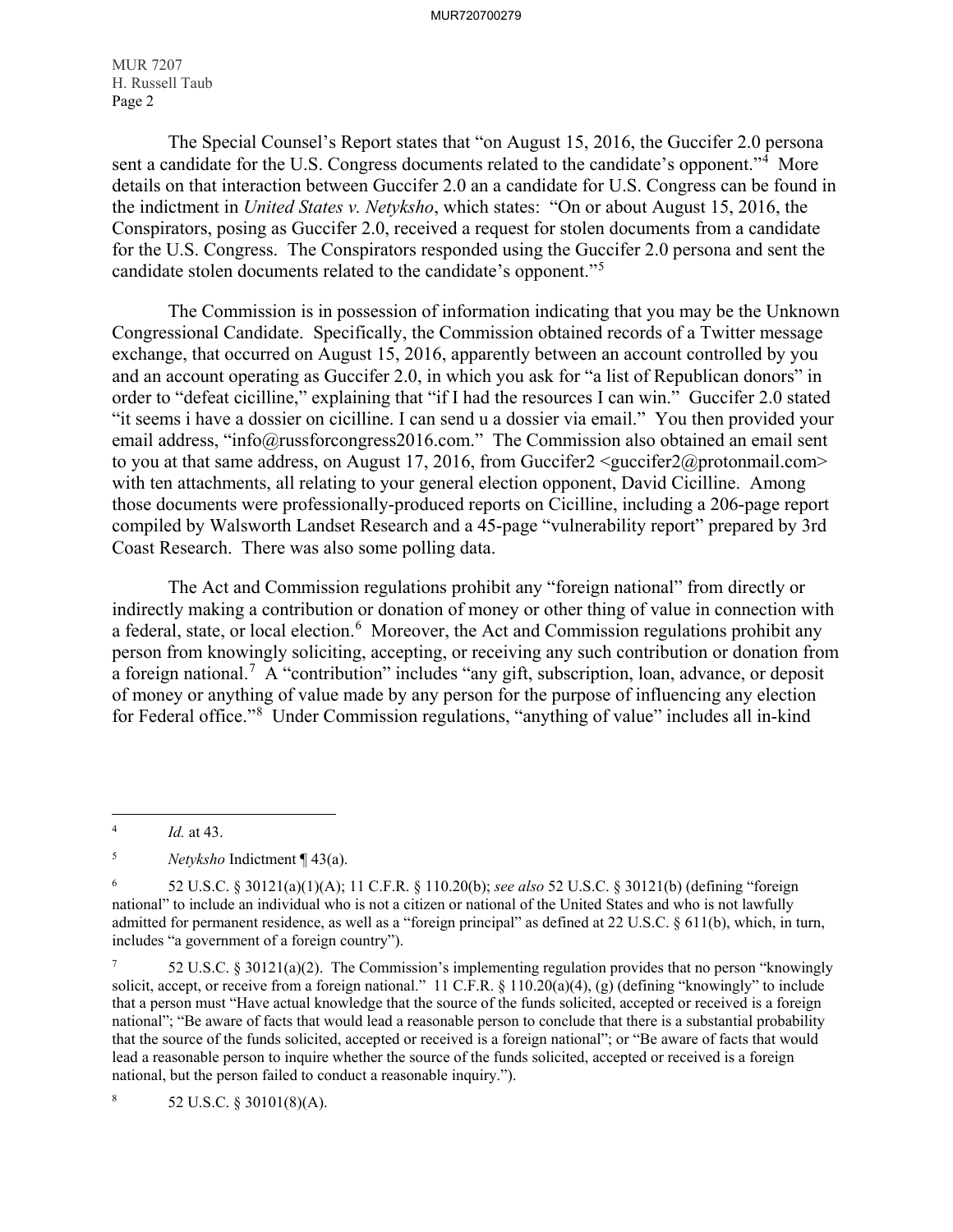MUR 7207 H. Russell Taub Page 3

contributions, which include "the provision of any goods or services without charge or at a charge that is less than the usual and normal charge for such goods or services."<sup>9</sup>

The stolen documents Guccifer 2.0 apparently provided to you, at your request, appear to have been things of value under the Act and Commission regulations, and thus qualify as an inkind contribution because they were provided without charge. Therefore, it appears that you may have violated 52 U.S.C. § 30121(a) and 11 C.F.R. § 110.20(g) by knowingly soliciting, accepting, or receiving, a prohibited in-kind foreign national contribution.

 Your submission, if you choose to make one, must be submitted within 15 days of receipt of this letter. You should address any response to the Office of General Counsel, and the response should reference MUR 7207. After 15 days, we will prepare recommendations to the Commission, taking into account any response you submit in making our recommendations. For your information, enforcement procedures and options are discussed in the Commission's "Guidebook for Complainants and Respondents on the FEC Enforcement Process," which is enclosed in this letter and also available on the Commission's website at http://www.fec.gov/em/respondent\_guide.pdf.

 This matter will remain confidential in accordance with 52 U.S.C. §§ 30109(a)(4)(B) and 30109(a)(12)(A) unless you notify the Commission in writing that you wish the matter to be made public. Please be advised that, although the Commission cannot disclose information regarding an investigation to the public, it may share information on a confidential basis with other law enforcement agencies.10 If you intend to be represented by legal counsel in this matter, please advise the Commission by completing the enclosed form stating the name, address, and telephone number of such counsel, and authorizing such counsel to receive any notifications and other communications from the Commission.

 If you have any questions, please contact Amanda Andrade, the attorney handling this matter, at (202) 694-1643 or aaandrade@fec.gov. Information is also available on the Commission's website at www.fec.gov.

Sincerely,

Charles Kitcher

 Charles Kitcher Acting Associate General Counsel for Enforcement

<sup>-&</sup>lt;br>9 11 C.F.R. § 100.52(d).

<sup>&</sup>lt;sup>10</sup> The Commission has the statutory authority to refer knowing and willful violations of the Act to the Department of Justice for potential criminal prosecution, 52 U.S.C. § 30109(a)(5)(C), and to report information regarding violations of law not within its jurisdiction to appropriate law enforcement authorities. *Id*. § 30107(a)(9).